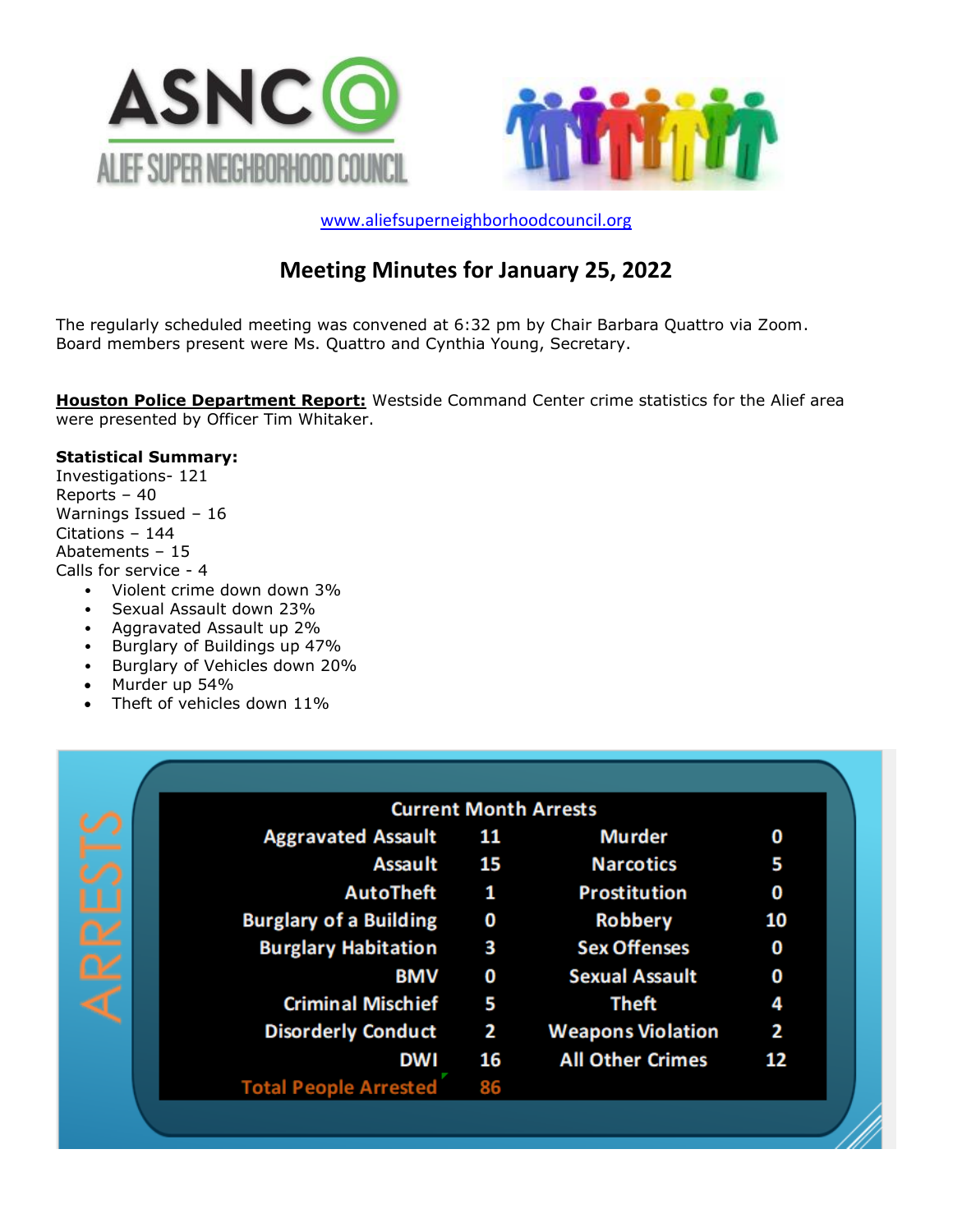

### **Program Speakers:**

### **BARC - Laurel Spivey Animal Control Officer:** –

When BARC receives a call, the call is prioritized by its urgency. Neglect is first on the list and it works down from there. The call is then dispatched to enforcement officers. BARC and HPD officers will begin enforcement of a Texas law that went into effect on January 18 that lays out rules for dog owners who keep their pets tethered outside. The law defines what type of shelter a dog must have access to if left tethered alone outside, and it prohibits the use of certain kinds of restraints— including chains.

On January 19, Houston City Counted voted to require microchipping for all owned animals in Houston and that all pet stores sell only dogs and cats sourced from a humane organization or a municipal/county animal shelter. Existing stores have a one-year grace period to comply with the [new ordinance.](https://houston.novusagenda.com/agendapublic/CoverSheet.aspx?ItemID=24523&MeetingID=523) Officials with BARC will also give pet owners a year to comply with the ordinance. Currently there is 5500 requests for service and 2700 animals per year are taken in at BARC.

**Yolanda Alvarado – Harris County DA Office:** This office is trying to educate people on child neglect this month. Ms. Alvarado provided numerous warning signs and requests all who might witness one of the signs to report the issue.